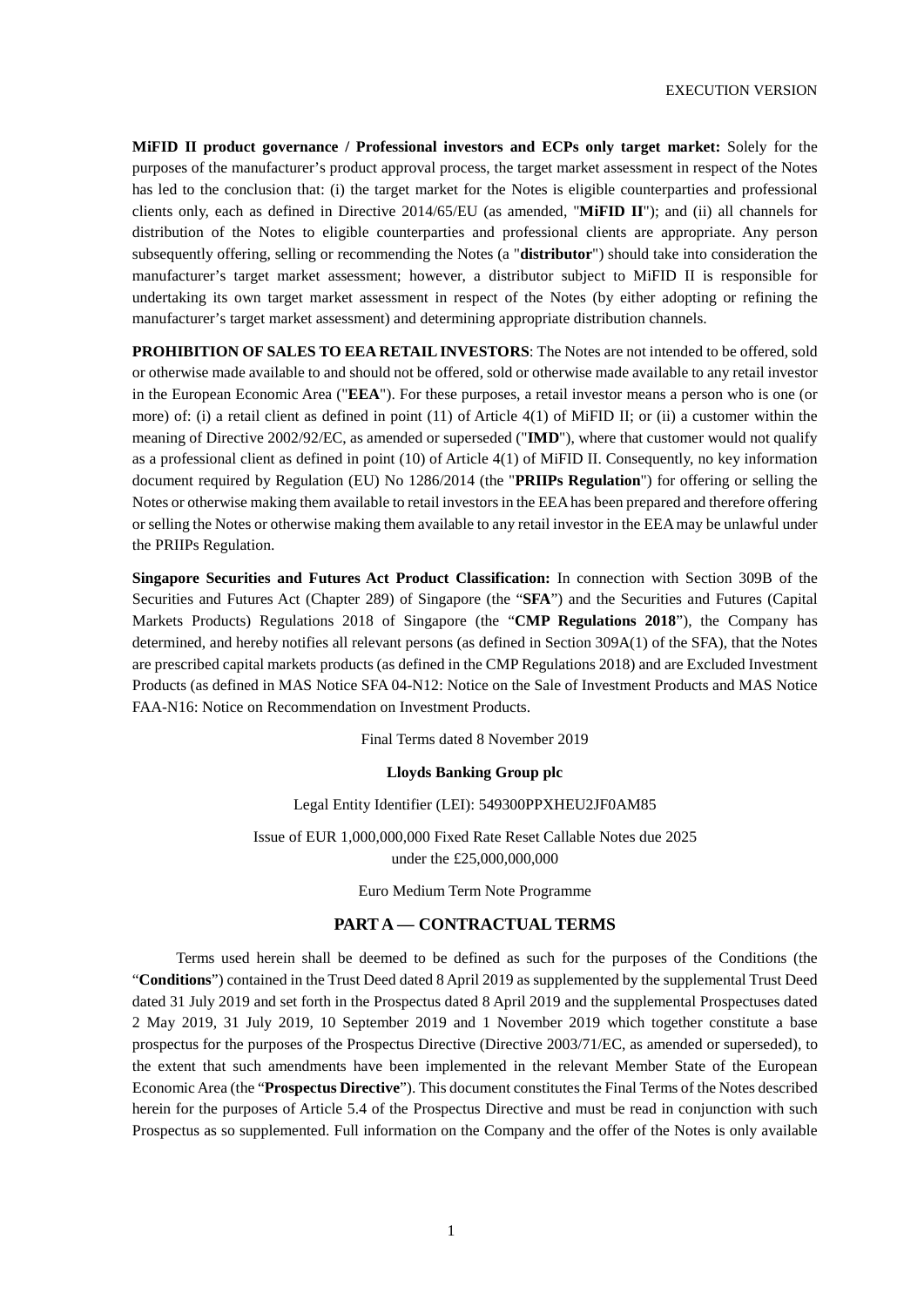on the basis of the combination of these Final Terms and the Prospectus. The Prospectus and the supplemental Prospectuses are available for viewing at *www.londonstockexchange.com/exchange/news/market-news/marketnews-home.html* and copies may be obtained from Lloyds Banking Group plc, The Mound, Edinburgh EH1 1YZ.

| $\mathbf{1}$   | Issuer: |                                                  | Lloyds Banking Group plc (the "Company")                                                                                                                                                      |
|----------------|---------|--------------------------------------------------|-----------------------------------------------------------------------------------------------------------------------------------------------------------------------------------------------|
| $\overline{c}$ | (i)     | Series Number:                                   | LBG0010                                                                                                                                                                                       |
|                | (ii)    | Tranche Number:                                  | 1                                                                                                                                                                                             |
| 3              |         | Specified Currency:                              | Euro ("EUR")                                                                                                                                                                                  |
| 4              |         | <b>Aggregate Nominal Amount:</b>                 |                                                                                                                                                                                               |
|                | (i)     | Series:                                          | EUR 1,000,000,000                                                                                                                                                                             |
|                | (ii)    | Tranche:                                         | EUR 1,000,000,000                                                                                                                                                                             |
| 5              |         | <b>Issue Price:</b>                              | 99.435 per cent. of the Aggregate Nominal Amount                                                                                                                                              |
| 6              | (i)     | <b>Specified Denominations:</b>                  | EUR 100,000 and integral multiples of EUR 1,000<br>in excess thereof up to and including EUR<br>199,000. No Notes in definitive form will be issued<br>with a denomination above EUR 199,000. |
|                | (ii)    | <b>Calculation Amount:</b>                       | EUR 1,000                                                                                                                                                                                     |
| 7              | (i)     | <b>Issue Date:</b>                               | 12 November 2019                                                                                                                                                                              |
|                | (ii)    | <b>Interest Commencement Date:</b>               | <b>Issue Date</b>                                                                                                                                                                             |
| 8              |         | <b>Maturity Date:</b>                            | 12 November 2025                                                                                                                                                                              |
| 9              |         | <b>Interest Basis:</b>                           | 0.500 per cent. to be reset on 12 November 2024<br><b>Fixed Rate Reset</b>                                                                                                                    |
| 10             |         | Redemption Basis:                                | Redemption at par                                                                                                                                                                             |
| 11             | Basis:  | Change of Interest or Redemption/Payment         | Not Applicable                                                                                                                                                                                |
| 12             |         | Alternative Currency Equivalent:                 | Not Applicable                                                                                                                                                                                |
| 13             |         | Put/Call Options:                                | Call Option (further particulars specified below)                                                                                                                                             |
| 14             |         | Status of the Notes:                             | Senior                                                                                                                                                                                        |
| 15             |         | Senior Notes Waiver of Set-off:                  | Applicable                                                                                                                                                                                    |
| 16             |         | Senior Notes Restricted Events of Default:       | Applicable                                                                                                                                                                                    |
|                |         | PROVISIONS RELATING TO INTEREST (IF ANY) PAYABLE |                                                                                                                                                                                               |

| 17 | <b>Fixed Rate Note Provisions</b>       | Not Applicable |
|----|-----------------------------------------|----------------|
| 18 | <b>Fixed Rate Reset Note Provisions</b> | Applicable     |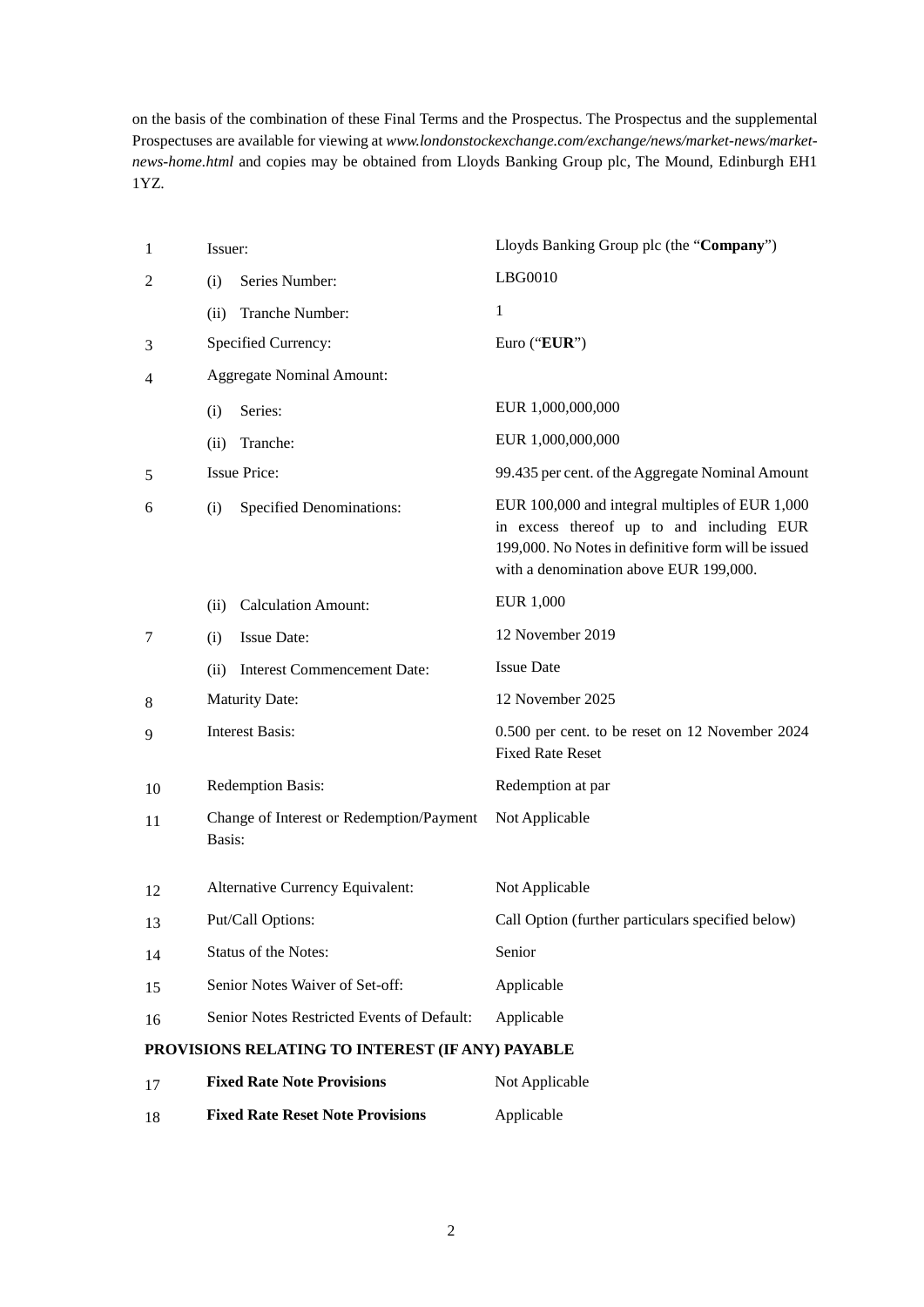|    | Initial Rate of Interest:<br>(i)                                              | 0.500 per cent. per annum payable annually in<br>arrear                                                      |
|----|-------------------------------------------------------------------------------|--------------------------------------------------------------------------------------------------------------|
|    | Interest Payment Date(s):<br>(ii)                                             | 12 November in each year from, and including, 12<br>November 2020 up to, and including, the Maturity<br>Date |
|    | (iii) First Reset Date:                                                       | 12 November 2024                                                                                             |
|    | (iv) Second Reset Date:                                                       | Not Applicable                                                                                               |
|    | Anniversary Date(s):<br>(v)                                                   | Not Applicable                                                                                               |
|    | (vi) Reset Determination Dates:                                               | The second TARGET Business Day prior to the<br><b>First Reset Date</b>                                       |
|    | (vii) Reset Rate:                                                             | Mid-Swap Rate (annualised)                                                                                   |
|    | (viii) Swap Rate Period:                                                      | 1 year                                                                                                       |
|    | (ix) Screen Page:                                                             | EUR-EURIBOR-Reuters as displayed on Reuters<br>Screen ICESWAP 2 page                                         |
|    | Fixed Leg<br>(x)                                                              | Not Applicable                                                                                               |
|    | (xi) Floating Leg                                                             | Not Applicable                                                                                               |
|    | (xii) Margin:                                                                 | $+0.85$ per cent. per annum                                                                                  |
|    | (xiii) Fixed Coupon Amount<br>(but)<br>to<br>excluding) the First Reset Date: | EUR 5.00 per Calculation Amount                                                                              |
|    | (xiv) Broken Amount:                                                          | Not Applicable                                                                                               |
|    | (xv) Day Count Fraction:                                                      | Actual/Actual ICMA                                                                                           |
|    | (xvi) Determination Dates:                                                    | 12 November in each year                                                                                     |
|    | <b>Calculation Agent:</b><br>(xvii)                                           | Citibank, N.A., London Branch                                                                                |
|    | <b>Benchmark Determination Agent:</b><br>(xviii)                              | Not Applicable                                                                                               |
|    | (xix) Business Day Convention:                                                | Following Business Day Convention (unadjusted).<br>See Condition 6(h).                                       |
|    | (xx) First Reset Period Fallback:                                             | $-0.35%$                                                                                                     |
| 19 | <b>Floating Rate Note Provisions</b>                                          | Not Applicable                                                                                               |
| 20 | <b>Zero Coupon Note Provisions</b>                                            | Not Applicable                                                                                               |
|    | PROVISIONS RELATING TO REDEMPTION                                             |                                                                                                              |
| 21 | <b>Call Option</b>                                                            | Applicable                                                                                                   |
|    | <b>Optional Redemption Date(s):</b><br>(i)                                    | 12 November 2024                                                                                             |
|    | Optional Redemption Amount(s):<br>(ii)                                        | <b>Early Redemption Amount</b>                                                                               |
|    | (iii) If redeemable in part:                                                  |                                                                                                              |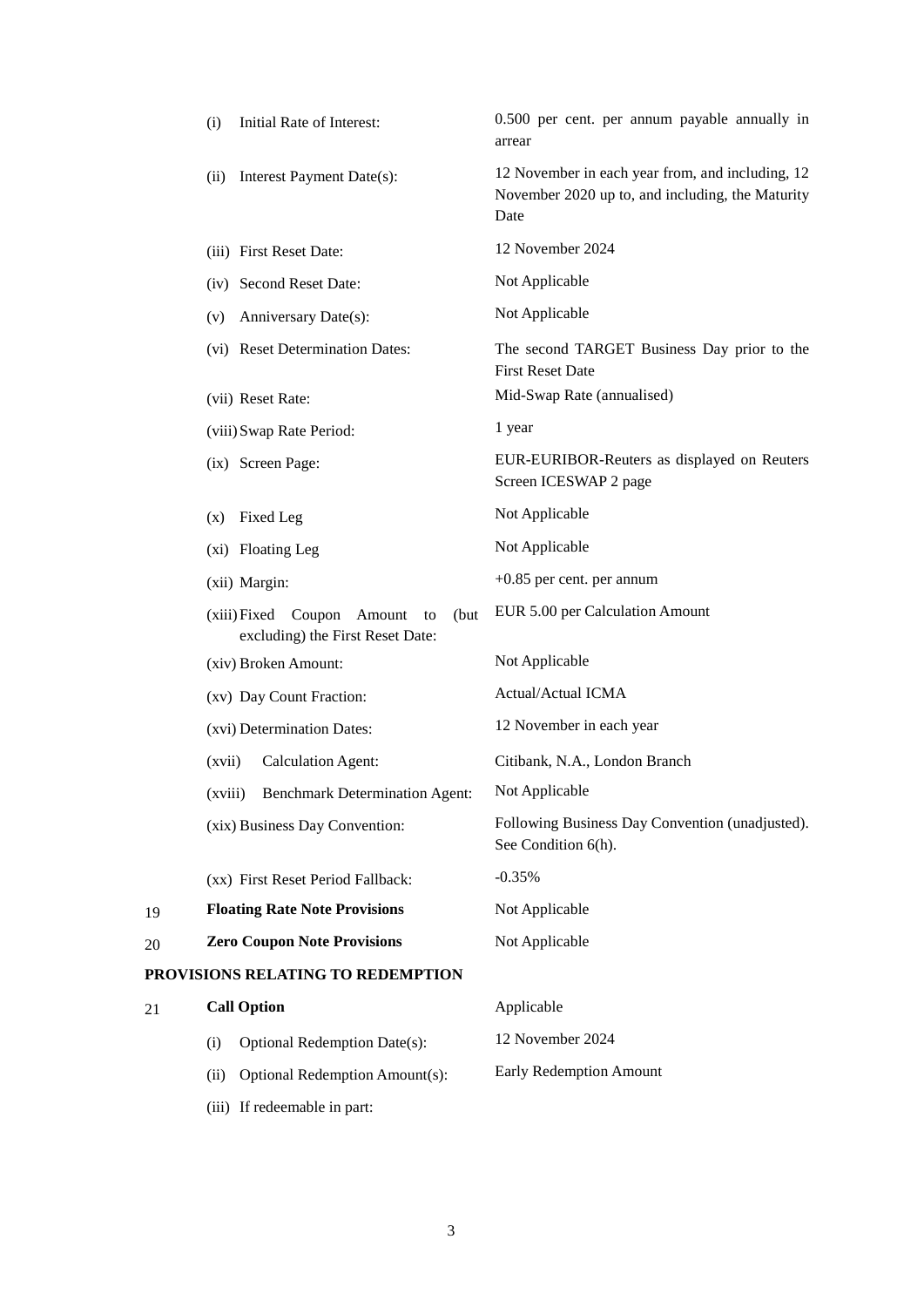|    | Minimum Redemption Amount:<br>(a)                                                                                                                                            | Not Applicable                                    |
|----|------------------------------------------------------------------------------------------------------------------------------------------------------------------------------|---------------------------------------------------|
|    | Maximum Redemption Amount:<br>(b)                                                                                                                                            | Not Applicable                                    |
|    | (iv) Notice period:                                                                                                                                                          | Not less than five nor more than 30 Business Days |
| 22 | <b>Put Option</b>                                                                                                                                                            | Not Applicable                                    |
| 23 | <b>Capital Disqualification Event Call</b>                                                                                                                                   | Not Applicable                                    |
| 24 | Loss Absorption Disqualification Event<br>Call                                                                                                                               | Applicable                                        |
|    | Loss Absorption Disqualification Event -<br>Partial Exclusion:                                                                                                               | Applicable                                        |
| 25 | <b>Final Redemption Amount</b>                                                                                                                                               | EUR 1,000 per Calculation Amount                  |
| 26 | <b>Early Redemption Amount</b>                                                                                                                                               |                                                   |
|    | Early Redemption Amount(s) payable on<br>redemption for taxation reasons, following<br>a Capital Disqualification Event or on<br>event of default or other early redemption: | EUR 1,000 per Calculation Amount                  |
| 27 | <b>Disqualification</b><br>Capital<br>Event<br>Substitution and Variation                                                                                                    | Not Applicable                                    |

## GENERAL PROVISIONS APPLICABLE TO THE NOTES

| 28 | <b>Form of Notes:</b>                                                                                       | <b>Bearer Notes:</b>                                                                                                                                                                   |
|----|-------------------------------------------------------------------------------------------------------------|----------------------------------------------------------------------------------------------------------------------------------------------------------------------------------------|
|    |                                                                                                             | Temporary Global Note exchangeable for a<br>Permanent Global Note which is exchangeable for<br>Definitive Notes in the limited circumstances<br>specified in the Permanent Global Note |
| 29 | New Global Note:                                                                                            | Yes                                                                                                                                                                                    |
| 30 | Additional Financial Centre(s) or other<br>special provisions relating to payment<br>dates:                 | London and TARGET System                                                                                                                                                               |
| 31 | Talons for future Coupons to be attached to<br>Definitive Notes (and dates on which such<br>Talons mature): | No.                                                                                                                                                                                    |
|    |                                                                                                             | Signed on behalf of the Company:                                                                                                                                                       |

1  $\bigcap$ **h** (

By: Peter Green Duly authorised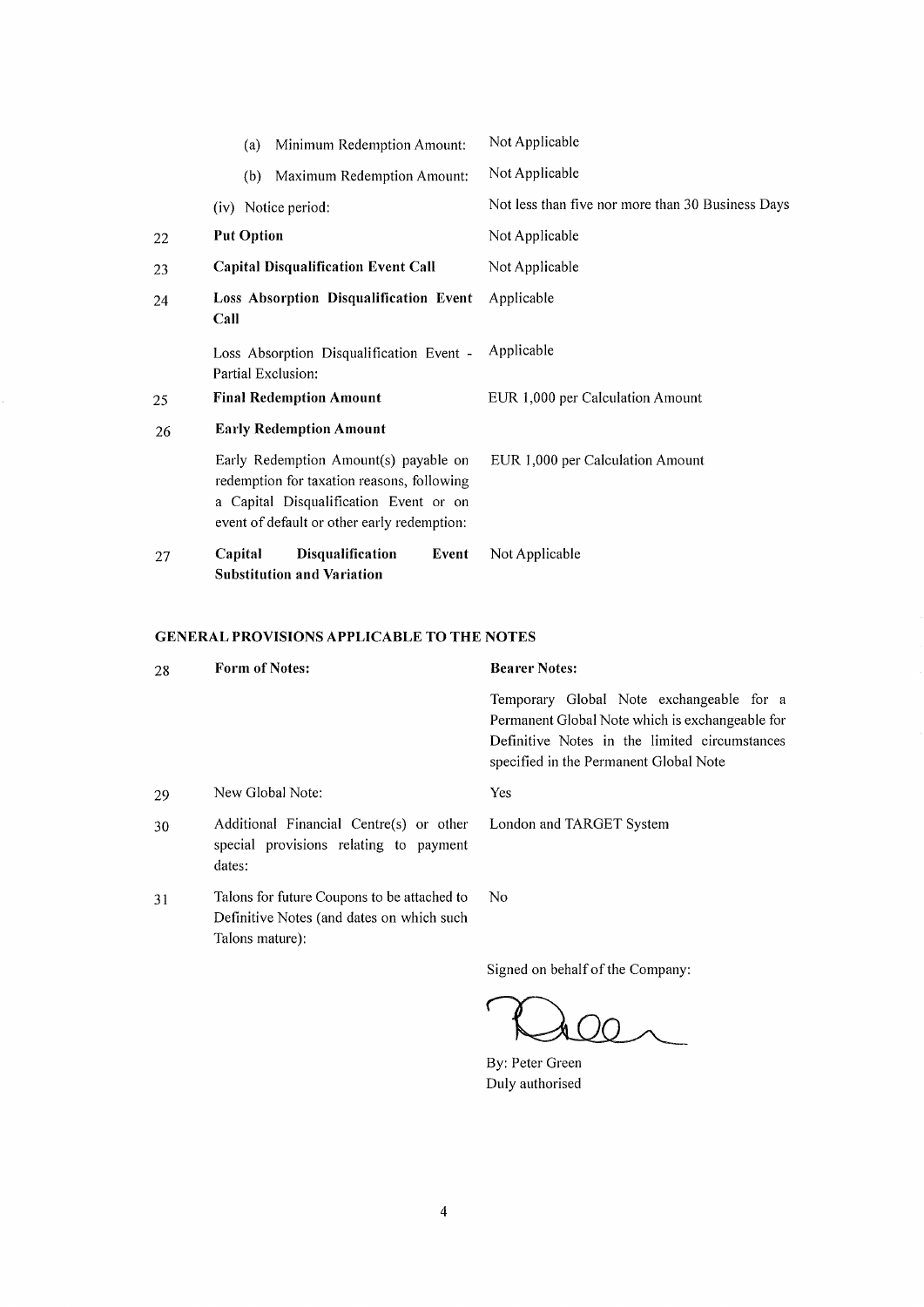# **PART B – OTHER INFORMATION**

| 1 | <b>LISTING</b>                                                       |                                                                                                                                                                        |  |
|---|----------------------------------------------------------------------|------------------------------------------------------------------------------------------------------------------------------------------------------------------------|--|
|   | Listing:<br>(i)                                                      | London                                                                                                                                                                 |  |
|   | Admission to trading:<br>(ii)                                        | Application is expected to be made for the Notes to<br>be admitted to trading on the London Stock<br>Exchange's Regulated Market with effect from 12<br>November 2019. |  |
|   | (iii) Estimate of total expenses related to<br>admission to trading: | GBP 5,515 plus VAT                                                                                                                                                     |  |
| 2 | <b>RATINGS</b>                                                       |                                                                                                                                                                        |  |
|   | Ratings:                                                             | The Notes to be issued have been rated:                                                                                                                                |  |
|   |                                                                      | $S & P: BBB+$                                                                                                                                                          |  |
|   |                                                                      | Moody's: $A3$                                                                                                                                                          |  |
|   |                                                                      | Fitch: $A+$                                                                                                                                                            |  |

### 3 **INTERESTS OF NATURAL AND LEGAL PERSONS INVOLVED IN THE ISSUE**

Save as discussed in "Subscription and Sale", so far as the Company is aware, no person involved in the issue of the Notes has an interest material to the issue.

| $\overline{4}$ | <b>OPERATIONAL INFORMATION</b>                                                                                                                   |                                                                                                                                                                                   |
|----------------|--------------------------------------------------------------------------------------------------------------------------------------------------|-----------------------------------------------------------------------------------------------------------------------------------------------------------------------------------|
|                | ISIN:                                                                                                                                            | XS2078918781                                                                                                                                                                      |
|                | Common Code:                                                                                                                                     | 207891878                                                                                                                                                                         |
|                | CFI:                                                                                                                                             | See the website of the Association of National<br>Numbering Agencies (ANNA) or alternatively<br>sourced from the responsible National Numbering<br>Agency that assigned the ISIN. |
|                | FISN:                                                                                                                                            | See the website of the Association of National<br>Numbering Agencies (ANNA) or alternatively<br>sourced from the responsible National Numbering<br>Agency that assigned the ISIN. |
|                | Any clearing system(s) other than<br>Euroclear Bank SA/NV and Clearstream<br>Banking S.A.<br>and<br>the<br>relevant<br>identification number(s): | Not Applicable                                                                                                                                                                    |
|                | Delivery:                                                                                                                                        | Delivery against payment                                                                                                                                                          |
|                | Names and addresses of additional<br>Paying Agent(s) (if any):                                                                                   | Not Applicable                                                                                                                                                                    |
|                | Name and address of Calculation Agent:                                                                                                           | Citibank, N.A., London Branch                                                                                                                                                     |
|                |                                                                                                                                                  | Canada Square                                                                                                                                                                     |
|                |                                                                                                                                                  | Canary Wharf                                                                                                                                                                      |
|                |                                                                                                                                                  | London E14 5LB                                                                                                                                                                    |